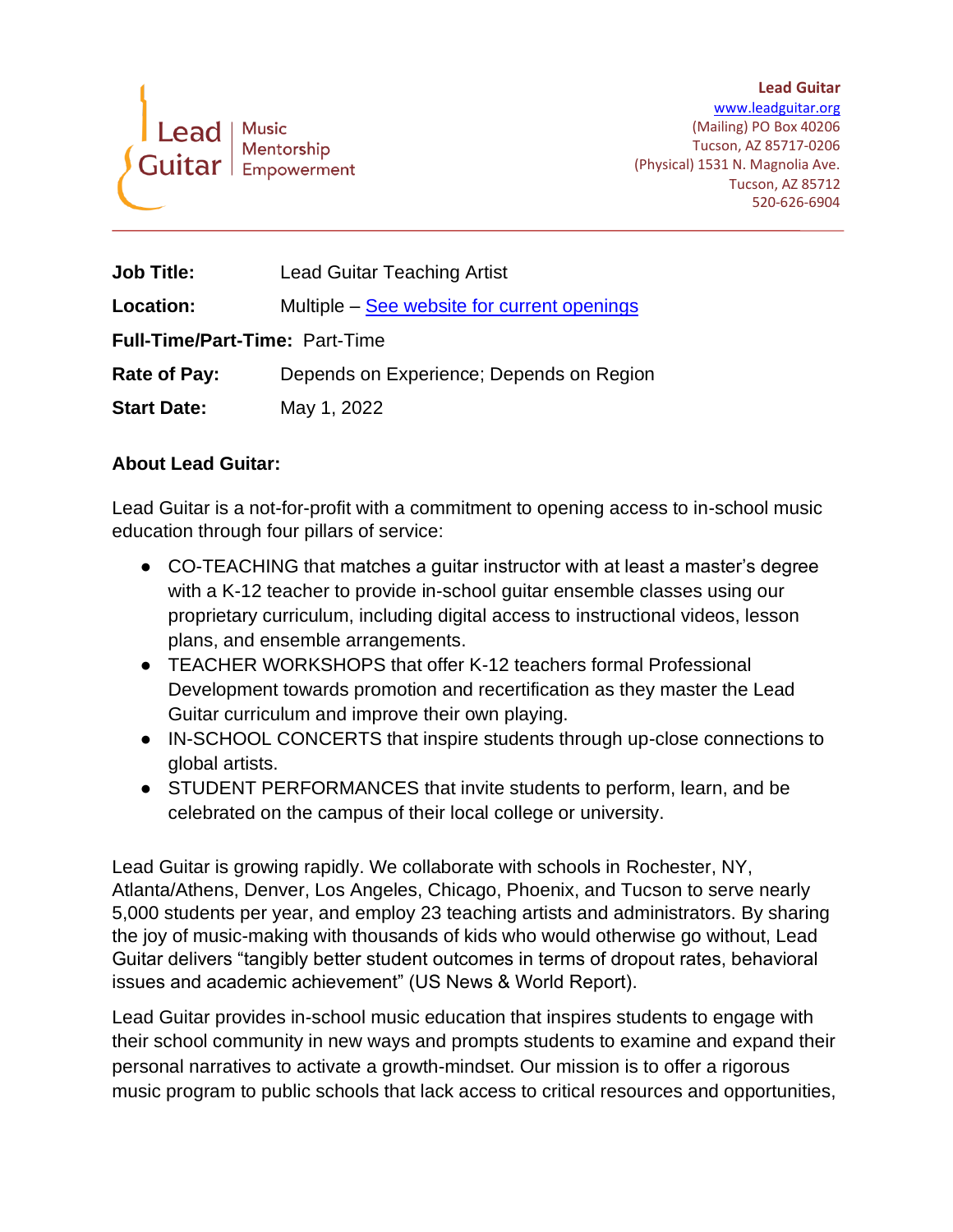including arts education. We are believers in the power of learning and making music for music's sake.

## **Job Summary:**

We are seeking a Lead Guitar Teaching Artist for delivery of in-school guitar ensemble classes for Grades 3-12 to join our team. The Teaching Artist position is a highlyqualified classical guitarist and/or music educator with classroom teaching experience and a passion for impacting underserved communities. In addition to being a skilled performer-educator, a Teaching Artist must be an effective and empathetic communicator with K-12 teachers and principals, youth, and donors as well as a confident classroom presenter. Teaching Artists must prioritize school-day hours (8am-3pm) for scheduling Lead Guitar work in late summer/early fall, then can otherwise create a flexible schedule to complement other artistic/instructional pursuits, such as private lessons, K-12 or university/college teaching, touring, recording, etc. This position will report to the Regional Director, and meet regularly with the Director of Operations and Executive Director.

# **Responsibilities:**

- Primary instructor for 1-3 schools teaching in-school guitar ensemble class in collaboration with a K-12 certified teacher. Typical hours in a first year are 2-6 per week, growing to 4-10 in subsequent years during the academic year. (Lead Guitar does not run summer programs).
- Learn, master, and teach the Lead Guitar method through 10 hours of training and mentorship with the Lead Guitar Regional Director and Executive Director
- Attend monthly meetings with Regional Director and quarterly meetings with all Lead Guitar staff
- Participation in academic year events:
	- Help coordinate in-school performances (typically winter/spring) along with each school's Teacher of Record;
	- Assist in the execution of an End-of-Year regional Showcase Concert on a local partner's college campus;
	- Assist with an annual Teachers' Workshop to provide Professional Development sessions and/or private lessons to Teachers of Record

This job description reflects the position's essential functions; it does not encompass all of the tasks that may be assigned.

# **Requirements:**

■ High energy with effective and influential people skills. Positive attitude, empathy, and the desire to motivate others